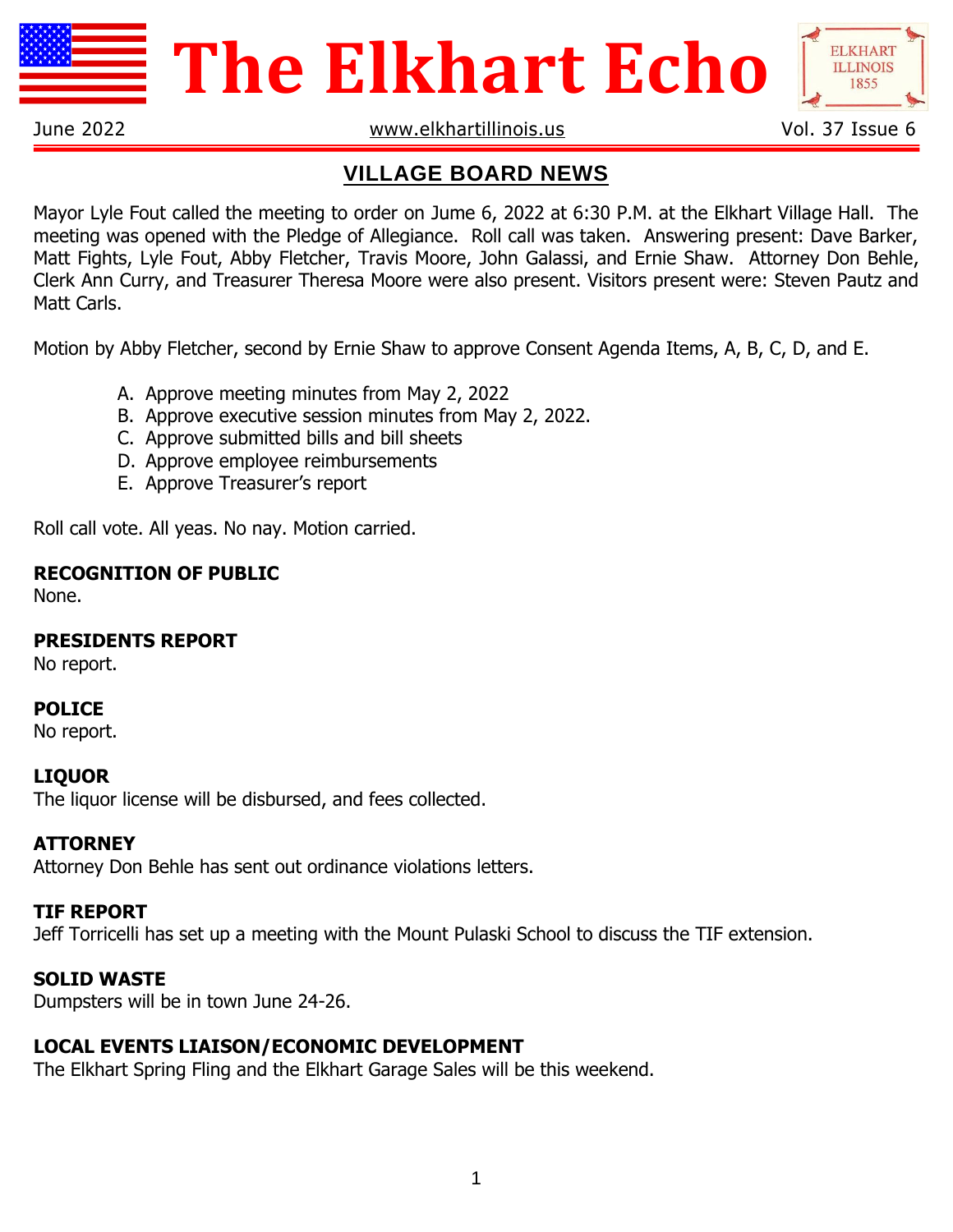#### **WATER/SEWER DEPARTMENT**

The 3-year EPA inspection will be Thursday, June 9, 2022.

#### **STREETS/ALLEYS**

The holes on Latham Street will be filled.

#### **BUILDINGS/VILLAGE PROPERTIES/EQUIPMENT**

No report.

#### **VILLAGE PARK**

Lyle has spoken with a lady about the synthetic surfacing for the park. The new equipment will need to be installed before the new surface could be put down.

The slide needs to be replaced. We will look into getting a new one.

#### **PUBLIC HEALTH AND SAFETY**

The pot holes in the Village are a safety hazard and will be filled.

We now have a defibrillator and Ernie will look into getting a training session set up.

#### **FINANCE**

Ernie suggested that due to the economic climate we are in, he would like to waive the renewal fee for GOLF CART – UTV – ATV. New vehicles will still need to register and pay a fee.

Motion by Ernie Shaw, second by Abby Fletcher, to waive the renewal fee for GOLF CART – UTV – ATV. Roll call vote. All yeas. No nay. Motion carried.

#### **OLD BUSINESS**

Steve Pautz and Matt Carls with Midwest Meter Inc demonstrated a new meter reading system.

Motion by Travis Moore, second by John Galassi, to approve the purchase of 115  $\frac{3}{4}$ " Badger Model 25 Water Meter, Encoder & Pit Touch Module at \$157 each. And the Honeywell Dolphin Handheld Computer, BOSON CE Software, VersaProve 34C Meter Reading Probe, Training, Year 1 Maintenance for \$10,890.00. Roll call vote. All yeas. No nay. Motion carried.

#### **NEW BUSINESS**

No report.

#### **RESOLUTIONS**

None.

#### **ORDINANCE**

None.

#### **EXECUTIVE SESSION**

Motion by Travis Moore, second by Abby Fletcher, to enter Executive Session at 7:20 p.m. to discuss pending litigation.

Motion by Travis Moore, second by Abby Fletche, to exit Executive Session at 7:25 p.m.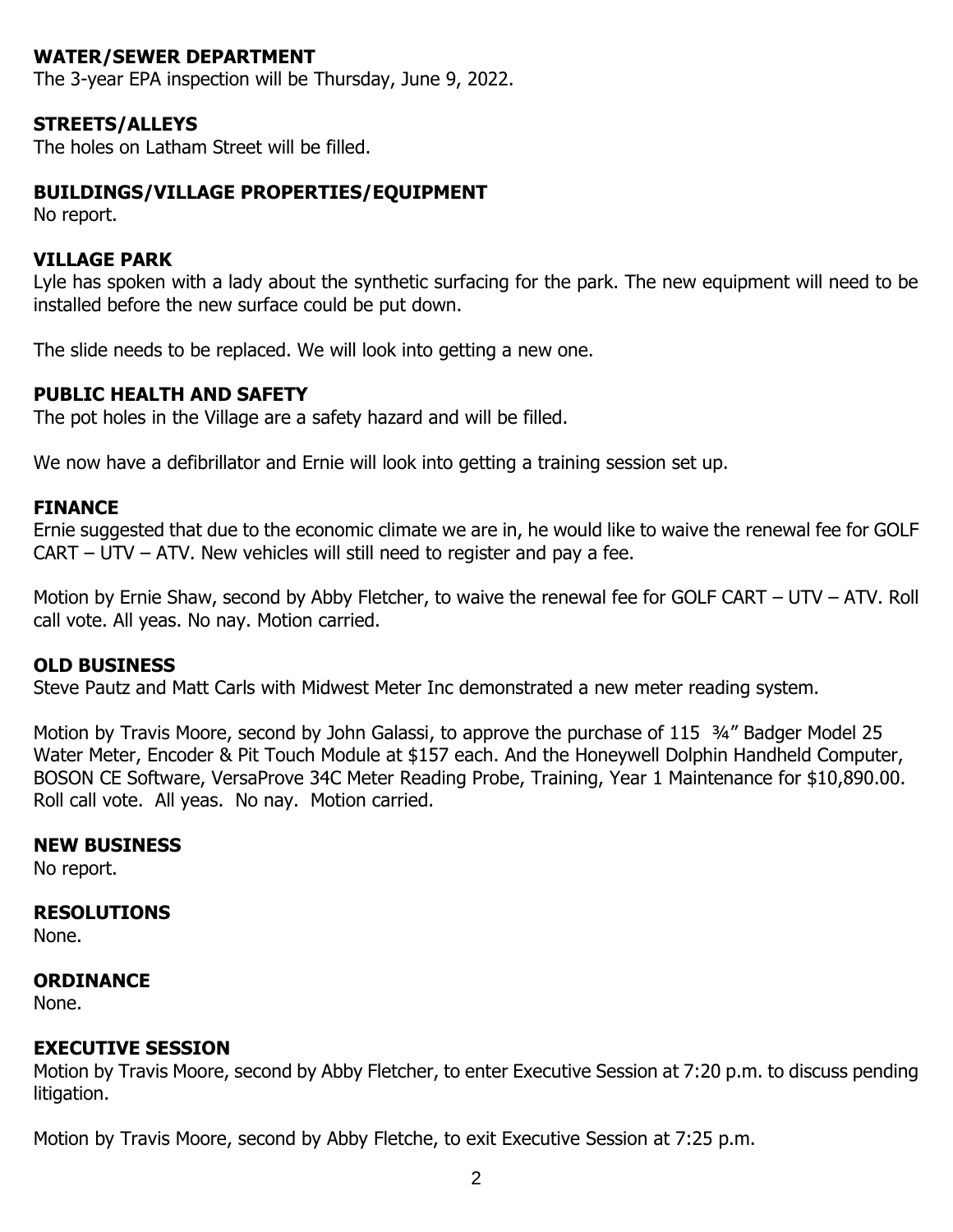#### **ADJOURNMENT**

Motion by Abby Fletcher, second by John Galassi, to adjourn at 7:26 p.m. Voice vote. All yeas. No nay. Motion carried.

| Submitted By  |  |  |  |
|---------------|--|--|--|
| Ann Curry     |  |  |  |
| Village Clerk |  |  |  |
|               |  |  |  |

## **NEWSLETTER INFO**

All material for the July 2022 newsletter should be turned in before *5:00 p.m.* on *Wednesday, July 13, 2022* Please email your article in Word or as a PDF to [sarahvball@hotmail.com](mailto:sarahvball@hotmail.com) If there is any event that needs added to the calendar, Please call (217-494-0059) or e-mail the information.

## **Senior Citizen Luncheon**

**The Elkhart Senior's Lunch will be held on June 15, 2022, 11:30am at The Wild Hare Café.**

## **For questions, please call Anita at (217) 341-0167.**



#### \*\*\*\*\*\*\*\*\*\*\*\*\*\*\*\*\*\*\*\*\*\*\*\*\*\*\*\*\*\*\*\*\*\*\*\*\*\*\*\*\*\*\*\*\*\*\*\*\*\*\*\*\*\*\*\*\*\*\*\*\*\*\*\*\*\*\*\*\*\*\*\*\*\*\*\*\*\*\*\*\*\*\*\*\*\*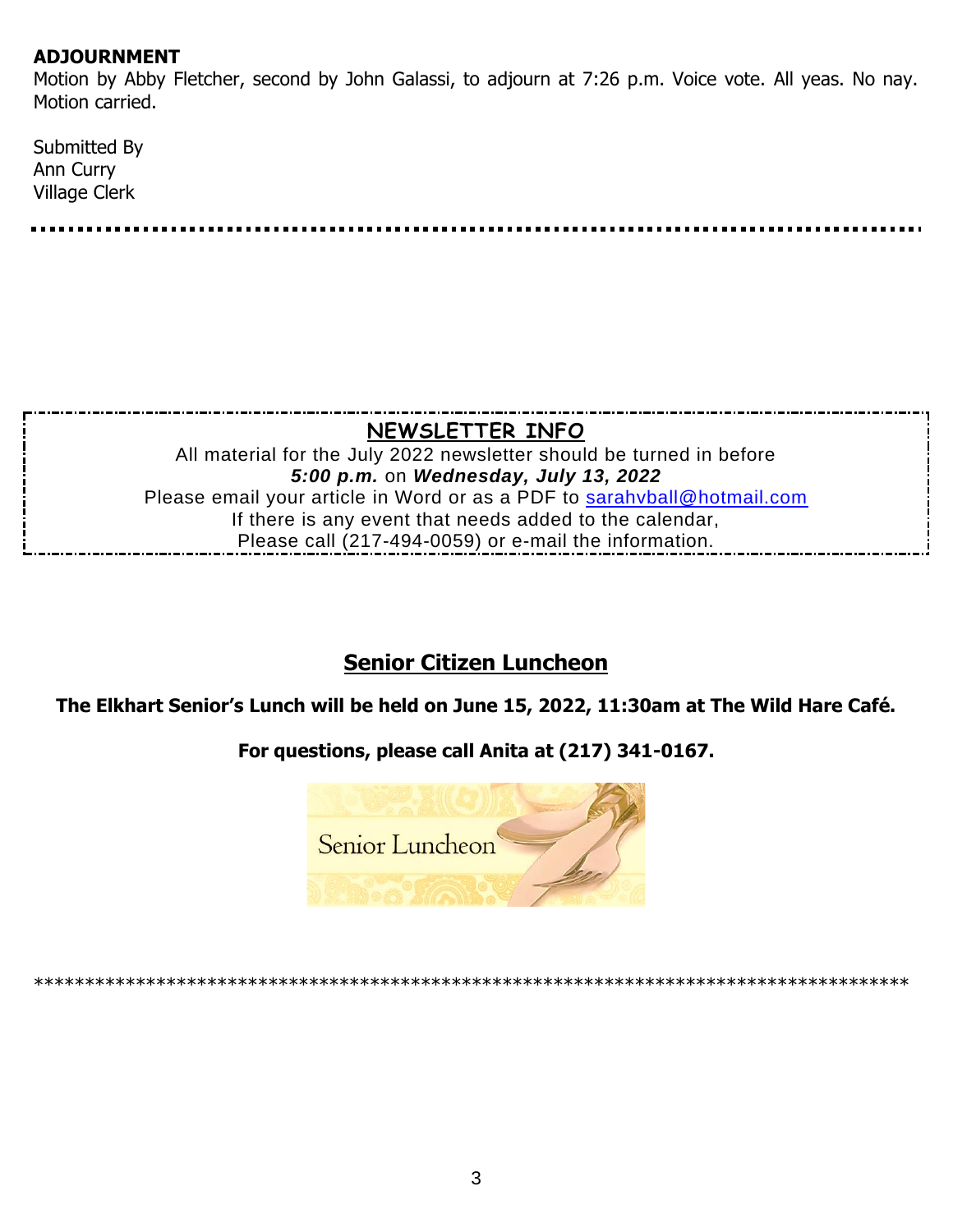## **We Need Volunteer Firefighters!!!**

## **Come Join Us!!**



 $M_{\odot}$  bad pay  $M_{\odot}$  crappy hours  $M_{\odot}$  tough working conditions

GREAT SATIS[FAC](http://2015.igem.org/Team:ATOMS-Turkiye/Project/Problems)TION!!

[WH](http://2015.igem.org/Team:ATOMS-Turkiye/Project/Problems)O WILL ANSWER [TH](http://2015.igem.org/Team:ATOMS-Turkiye/Project/Problems)E CALL?

EL[KH](http://2015.igem.org/Team:ATOMS-Turkiye/Project/Problems)ART VOLUNTEER [FI](http://2015.igem.org/Team:ATOMS-Turkiye/Project/Problems)RE DEPARTMENT

Chief: Jay Akers 217-737-6500 Assistant Chief: Paul Hayden 217-871-0121

\*\*\*\*\*\*\*\*\*\*\*\*\*\*\*\*\*\*\*\*\*\*\*\*\*\*\*\*\*\*\*\*\*\*\*\*\*\*\*\*\*\*\*\*\*\*\*\*\*\*\*\*\*\*\*\*\*\*\*\*\*\*\*\*\*\*\*\*\*\*\*\*\*\*\*\*\*\*\*\*\*\*\*\*\*\*



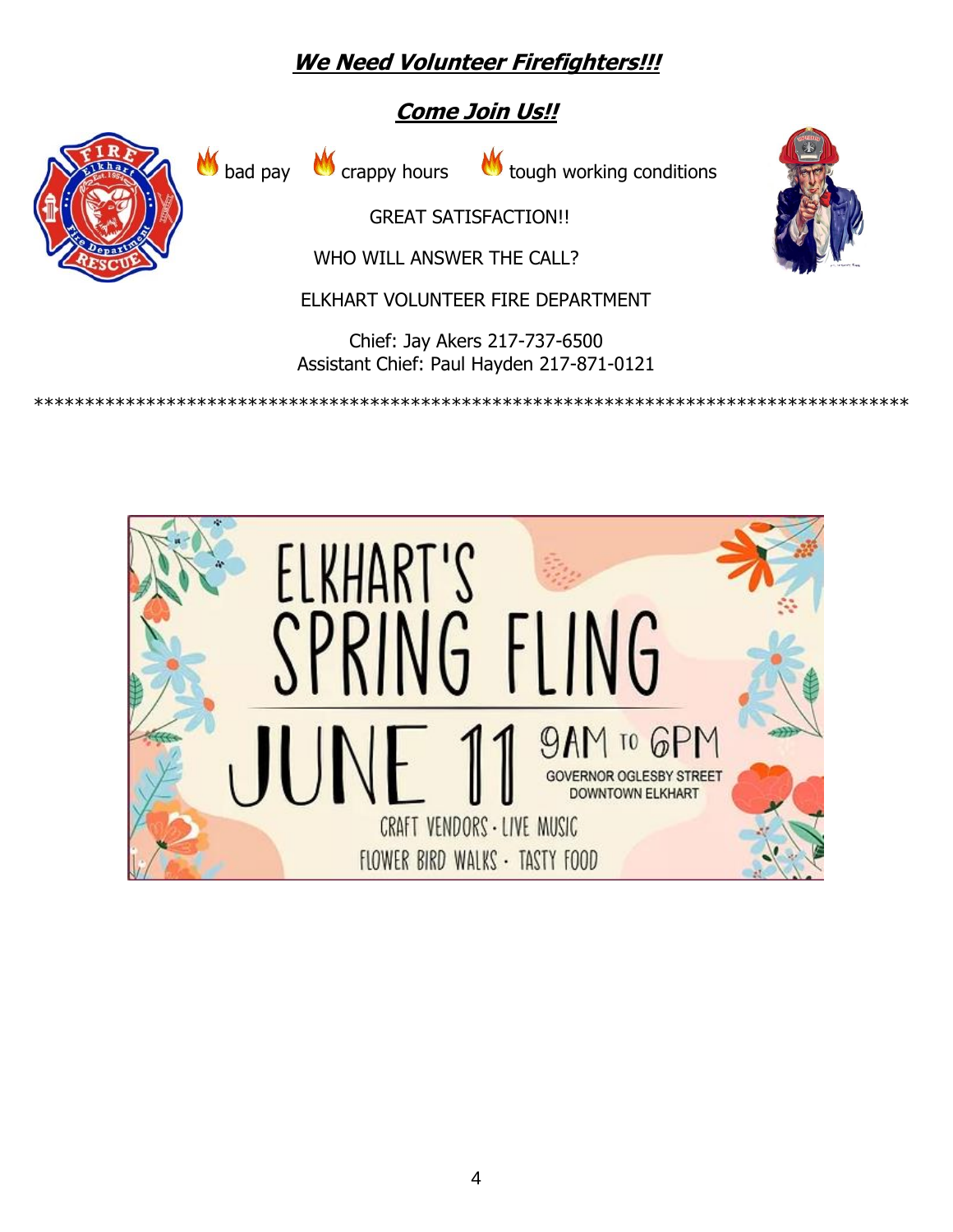

# **NOTICE**

Several Board Members have been noticing machines in our Village that are not registered. Please do so as soon as possible. Fines are up to 2x the cost of the permit and subject to impoundment.

**NEW MACHINES**: Please print and complete the application provided on the Village website. [www.elkhartillinois.com/cart-utv-atv.](http://www.elkhartillinois.com/cart-utv-atv) You must also provide a photo or photocopy of the operator(s) Driver's License and Insurance Card with the covered vehicle listed. Text, email, or Facebook message me to make arrangements for inspection per the Safety / Requirements Checklist also found on the Village's website. The Permit will only be issued once the inspection has been completed. The fee is \$40. A check payable to the Village of Elkhart or exact cash payment is accepted.

> Contact Ernie Shaw by text at 217-314-9103, email at [erndog\\_66@yahoo.com,](mailto:erndog_66@yahoo.com?subject=2021-2022%20Golf%20Cart/UTV/ATV%20Registration) or on [Facebook](https://www.facebook.com/erndog66/) messenger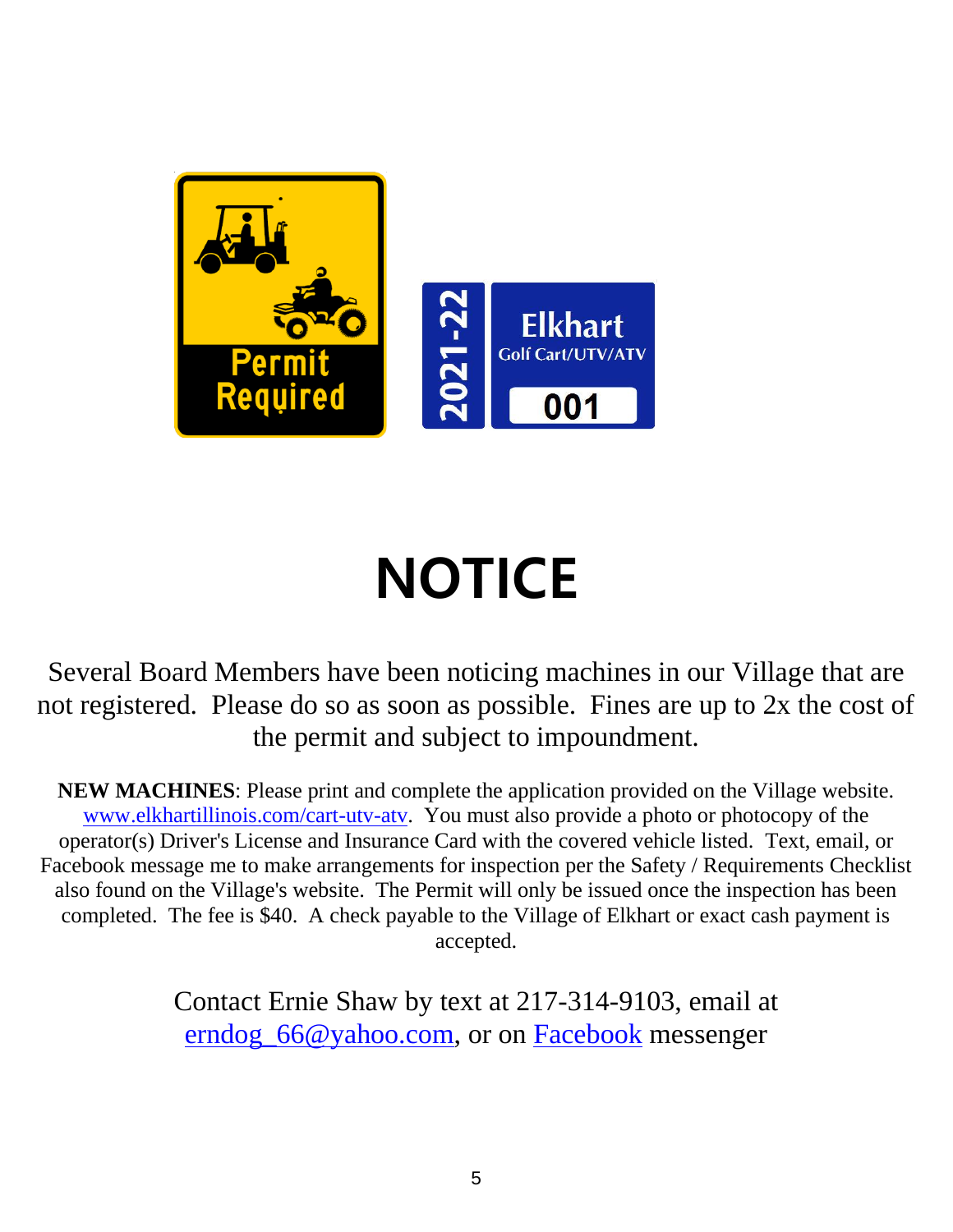## **ELKHART HISTORICAL SOCIETY DINNER/LECTURE**

Press Release

For Immediate Release Elkhart, IL May 25, 2022

The Interurban Traction System will briefly return to Elkhart the evening of June 24, thanks to the efforts of



the Elkhart Historical Society and Dale Jenkins, Editor-President of the Illinois Traction Society, who will present a program on the era of the Interurban. The evening promises to be a return to those thrilling days when transportation was both affordable and earth friendly.

A native of Springfield, Illinois, Dale Jenkins grew up across from the main line of the Illinois Terminal, which began his lifelong interest in this railroad. He was a Special Agent with the IT, and after the N&W acquisition of the IT, continued his service in the police department, retiring after 40 years of service. He was a co-founder of the Illinois Traction Society, has written the complete history of the IT, and recently authored a second book, "Tales of the Terminal." He is also a conductor at the Monticello Railway Museum and General Superintendent with the Respondek Railroad Corporation and resides in Decatur, Illinois, with his love, Pam.

The program will be given at Horsefeathers/The Wild Hare Café in Elkhart, located at 104 Governor Oglesby St. The doors will open at 5 p.m., and dinner service will begin at 5:30p.m. The program is open to all at a cost of \$45 per person, which includes the dinner and lecture. Reservations are required and must be made no later than June 17,2022, by calling 217 947 2238. For more information, menu choices, and a reservation form, go to the website: elkharthistoricalsociety.org.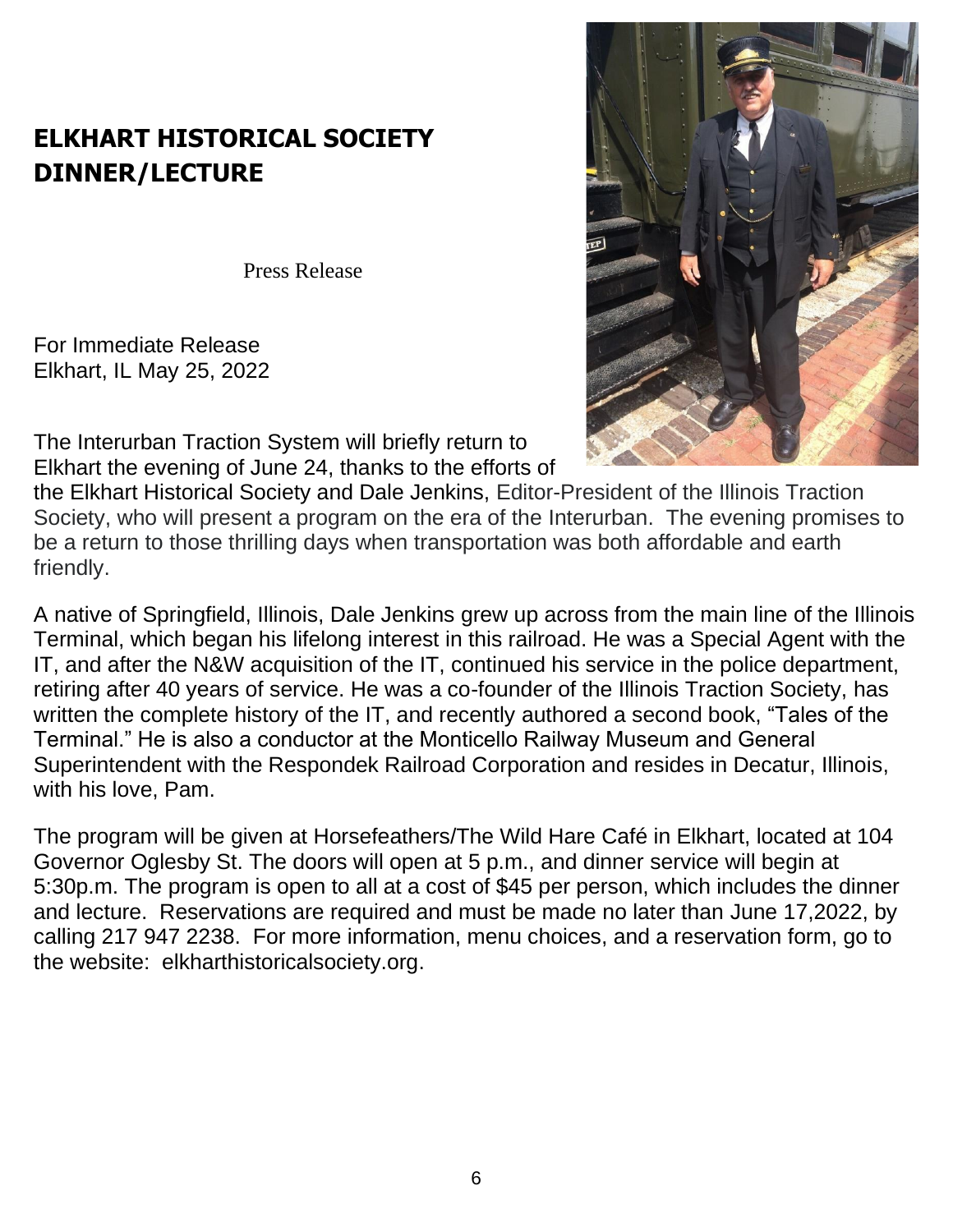## **MPGS QUARTER 4 HONOR ROLL**

## **6 th Grade**

**Straight A's:** Wesley Bobell, Nolan Couve, Kennedy Davis, Skyler Durst, Josie Jones, Camrynn Killion, Elyssa Marten, Olivia Smith, Mariah Stone, Vincent Tabor, Olivia Trauner

**High Honors :**Eva Leonard, Reed Martin, Jaice Skeen, Haylee Werts

**Honors :** Alexis Bishop, Bella Campanella, Jensen Maschoff, Andrea Noltensmeier **Honorable Mention:** Zachary Etter, Keagan Heath, Annalyse Helm, Ethan Kern, Kian Lahey

## **7 TH Grade**

**Straight A's**: Addison Brown, Keoni Charron, Carter Clark, Audrey Cooper, Claire Cyrulik, Owen Cyrulik, Kian Jacobs, Dean Martin, Braden Olson, Kai Selinger, Piper Tyson, Aaron Volle, Jessi Wade, Karsyn Wilham, Caden Wyler

**High Honors**: Olivia Cyrulik, Austin Kretzinger, Natalie Palmquist, Owen Pullium, Logan Roberts, Kaelin **Stewart** 

**Honors:** Marissa Allspach, Jayde Carter, Peyton Combs, Seth Durbin, Mackenzie Johnston, Gracie Phillips, Raelynn Turner, Camden Winkelmann

**Honorable Mention**: Kelsey Beggs, Nathan Berry, Kevin Campanella, Dede Clay, Liam Doherty, Adalynn Jackson, Evangeline Kirk, Hayden Morris, Carter Robinson, Ethan Stoddard, Zeke Wakeman, Jeremiah Woodford

## **8 th Grade**

**Straight A's**: Eric Cooper, Conner French, Elayna Marten, Addison Maus, Alyson Murphy, Katelyn Perek, Adison Sanchez, Brooke St. James, Franklin Wade, Charity Woodford, Lillian Woodworth

**High Honors**: Sophia Buerostro, Tyler Cross, Kya Matson, Isabella Niccolls, Meridith Nixon, Keaton Roemer

**Honors**: Tyler Lowe, Luke Martin, Rhiah Solomon, Jonathan Walsh, Addisen Williams

**Honorable Mention**: Kayla Aylesworth, Preston Cowan, Brayden Dorsey, Kaylee Durchholz, Aaron Kuznik, Clay Leonard, Griffin Skelton, Beau Tschantz, Deegan Tschantz,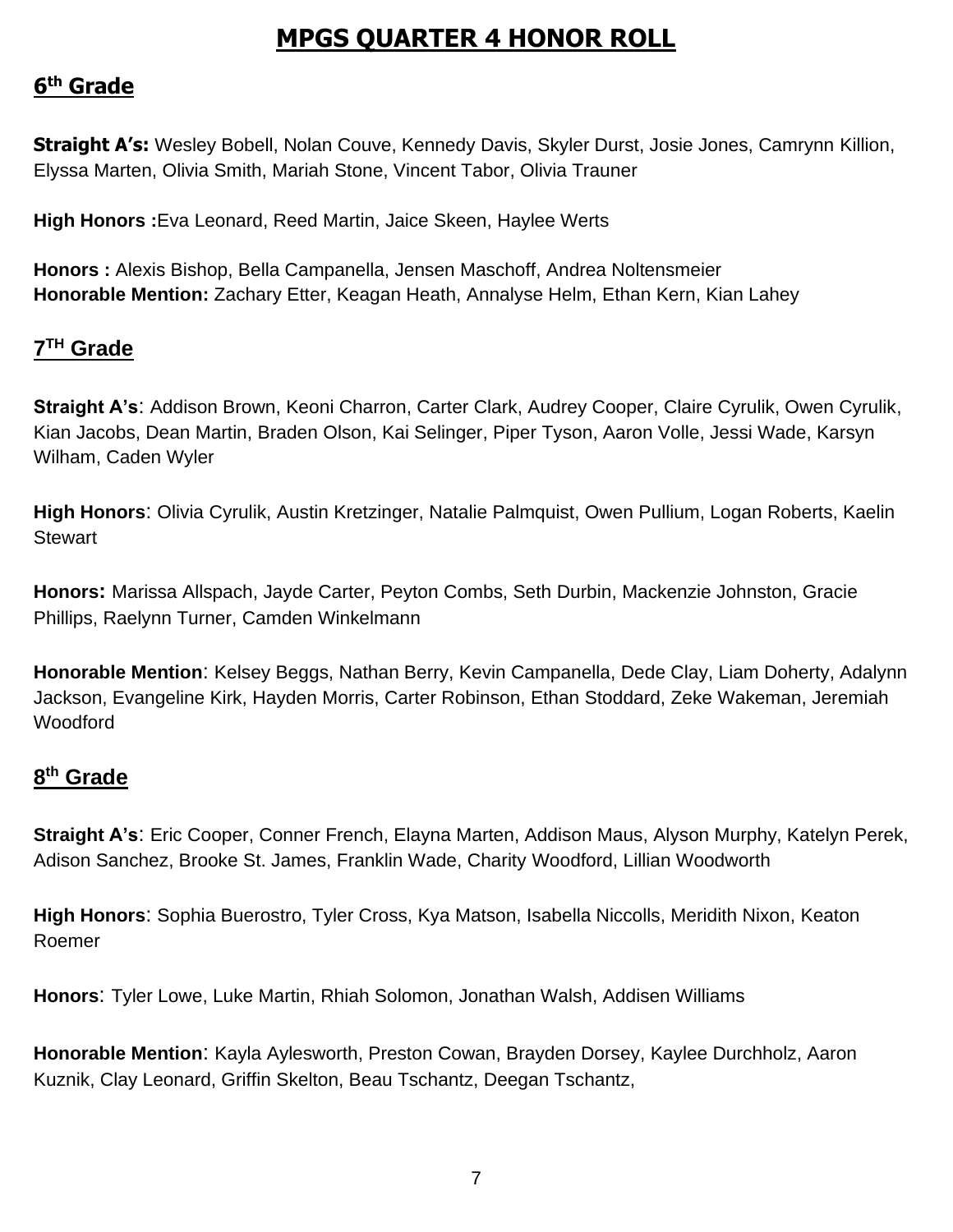## **MPHS SEMESTER 2 HONOR ROLL**

## **Seniors**

**Straight A's**: Elana Bruns, Cassidy Clark, Drew Emrick, Luke Farris, Chloe Lewis, Riley May, Lane Murphy, Daniel Phillips, Aidan Schneider, Grant Skelton

**High Honors**: Laney Cyrulik, Jasmine Durchholz, Delaney Howard, Brayden Killion, Lucas Kuhlman, Keeton Matson, Jacob McQuality, Grace Nixon, Toby Pal, Bodi Richardson, Joseph Roemer, Cullen Tyson, Ella Woodworth

**Honorable Mention**: Devin Brady, Miranda Ingram, Will Keyes

## **Juniors**

**Straight A's**: Clay Aylesworth, Payton Butler, Evan Cooper, Kaleb Hild, Alexis Wade, Makenna Wilham

**High Honors**: Walker Allen, Jesse Carter, Hailee Daigh, Riley DeWitt, Anayah Duke, Jackson Fricke, Alexis Johnson, Oran Kuhlman, Andrew Liesman, Ethan Payne, Cora Lynn Wallace, Peyton Wyss

**Honors**: Jayda Allspach, Mikayla Harris, Lilly Hild, Justin Maas, Mallory Shehorn, Gavin Smith

**Honorable Mention**: Andrew Bailey

#### **Sophomores**

**Straight A's**: Grace Davis, Alec Martin, Colt Selinger, Scout Tschantz, Emarie Willis

**High Honors**: Ethan Buenrostro, Paul Campanella, Mackenzi Chandler, Jayden Cherry, Cori Clark, David Ruhl, Landon Smith, Hannah Stoll, Kellen Wilham

**Honors**: Kamrie Charron, Bella Hunt, Hayden Palmquist

**Honorable Mention**: Hunter Kretzinger, Jameson Lowe, Chloe Stone

## **Freshmen**

**Straight A's**: Tanner Bishop, Cecilia Davis, Nathan Golden, Karter Hild, Abby Jones, Chance Payne, Celi Torres

**High Honors**: Aiden Kern

**Honors**: Lupita Andrade, Mia Boughan, Maggie Doherty, Trenton Heath, Damian Johnson, Evy Maas, Kaitlyn Pier, Isaac Pulliam, Liam Smith, Patience Woodford

**Honorable Mention**: Reid Beckers, Summer Eskew, Sydney Fidler, Kolin Gibbs, Emmalee Kelly, Kirsten Lindzy, James Stiner, Lauren Wallace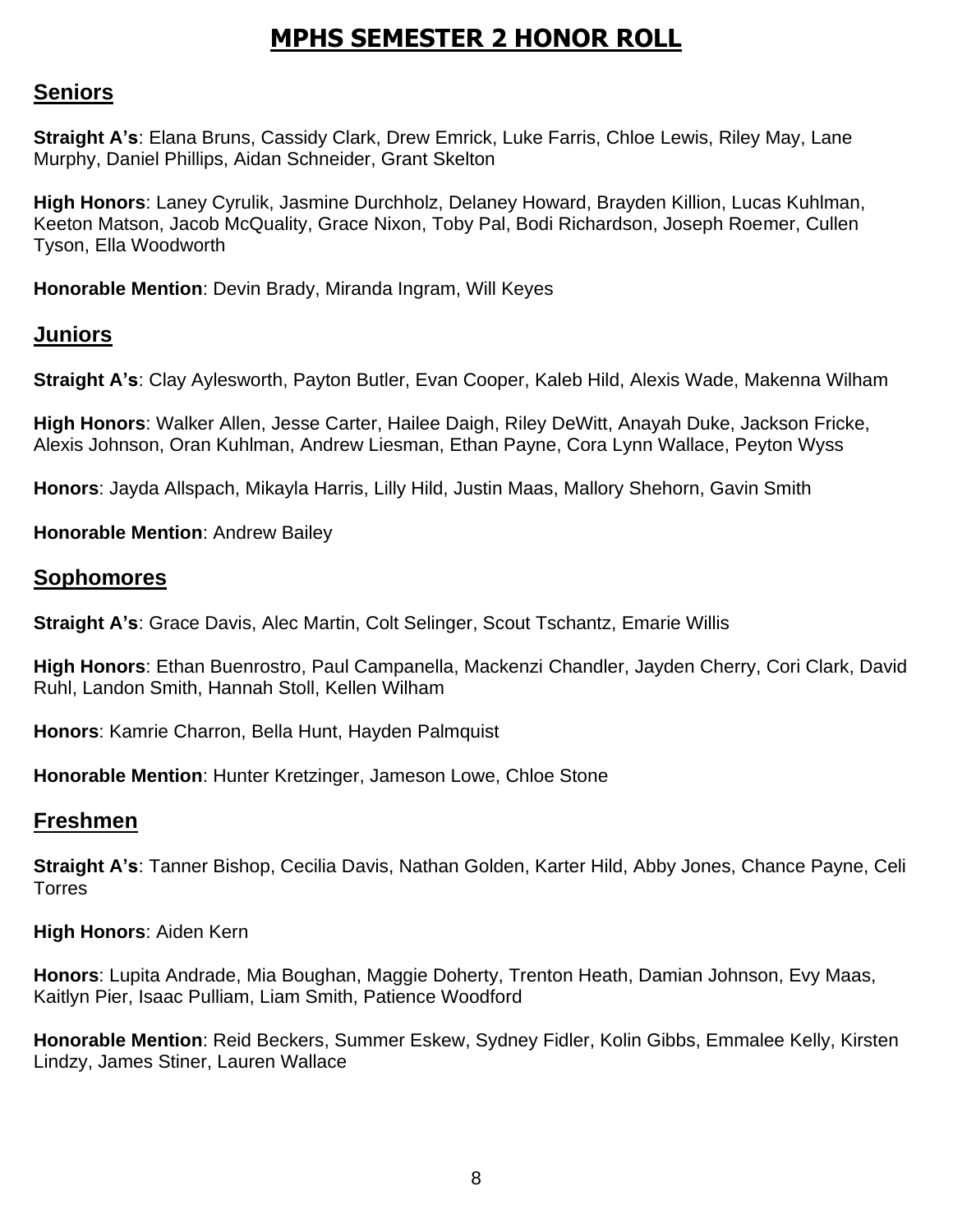## **MPHS CLASS OF 2022**



## **Left to Right**

**Front row** - Grant Skelton, Daniel Phillips, Luke Farris, Brett Clarke, Lucas Kuhlman, Cullen Tyson, William Keyes, Lane Murphy, Aidan Schneider, Drew Emrick

**Second row** - Devin Brady, Cassidy Clark, Ella Woodworth, Carter Benton, Caitlynn Lewis, Riley May, Jacob McQuality, Bodi Richardson, Brayden Killion, Joseph Roemer, Keeton Matson

**Back row** - Miranda Ingram, Xzandria Turner, Clarissa Turner, Jasmine Durchholz, Grace Nixon, Delaney Howard, Toby Pal, Chloe Lewis, Elana Bruns, Laney Cyrulik

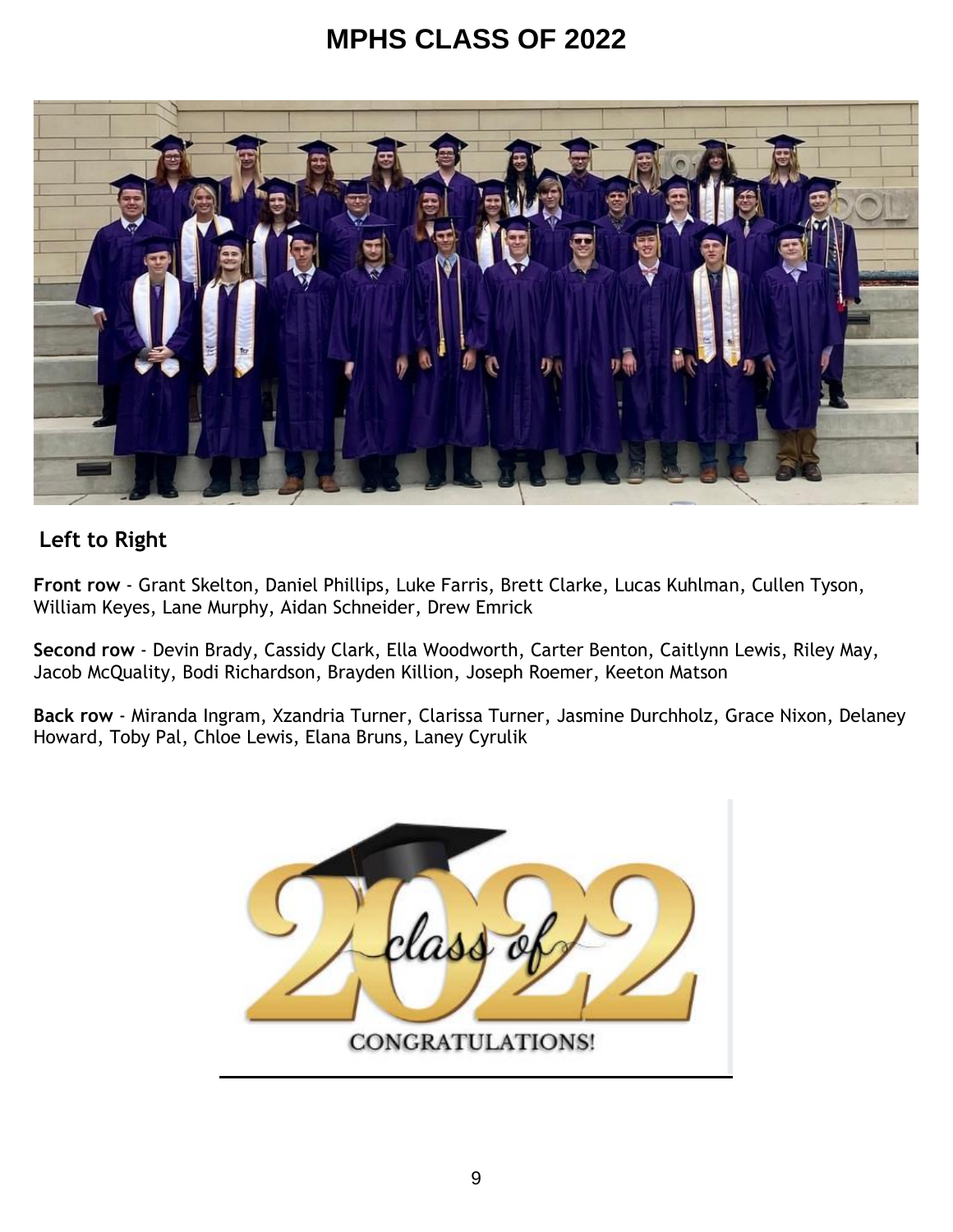## **June 24-26th**

## **ELKHART DUMPSTER DAYS!!!**

Have your stuff ready as they tend to fill up fast!

NO paint cans, yard waste, tires in any of these bins

NO electronic items such as televisions, radios, computers, batteries, etc. will be accepted in any of the bins.



Two 30yd bins for waste items too big for standard garbage pickup. One 30yd bin for metals!

(This bin will be for appliances and other metal items only)